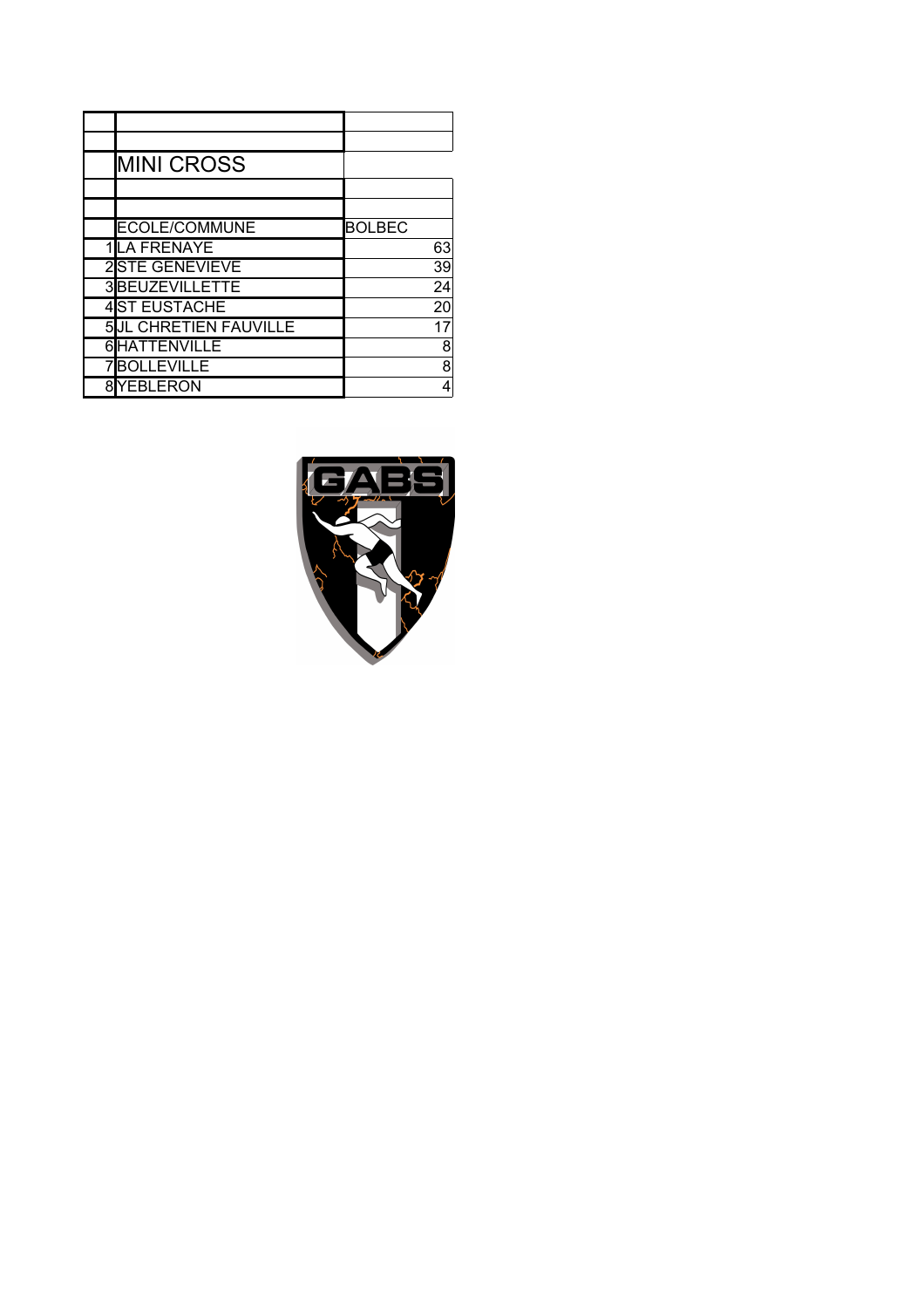# ECOLE CROSS GARCONS

| <b>NOMS</b>  | <b>PRENOMS</b> | ECOLES                  | <b>BOLBEC</b> |
|--------------|----------------|-------------------------|---------------|
| 1 HERVIEUX   | <b>RAPHAEL</b> | HATTENVILLE             | 15            |
| 2BICHEREL    | <b>ELIOTT</b>  | AUZEBOSC                | 14            |
| 3BELAN       | <b>JONAS</b>   | LA CERLANGUE            | 13            |
| 4 CARPENTIER | <b>GABIN</b>   | LA FRENAYE              | 12            |
| 5 GREVRENT   | <b>MARTIN</b>  | LA TRINITE              | 11            |
| 6LEFEBVRE    | <b>NOE</b>     | NOINTOT                 | 10            |
| 7 LEBAS      | <b>RAPHAEL</b> | <b>JLC FAUVILLE</b>     | 9             |
| 8LEDUEY      | LOUIS          | LANQUETOT               | 8             |
| 9HAMEL       | JULES          | <b>BEUZEVILLE LA GR</b> | 7             |
| 10 HODIESNE  | YLIAM          | YEBLERON                | 6             |
| 11 DECERF    | <b>EYDAN</b>   | BEUZEVILLE LA GR        | 5             |
| 12 GONZALEZ  | NOAM           | LA FRENAYE              | 4             |
| 13 FOSSEY    | <b>NEAL</b>    | <b>STE GENEVIEVE</b>    | 3             |
| 14 MICHAUX   | <b>RAPHAEL</b> | TANCARVILLE             | 2             |
| 15 ANQUETIN  | JULES          | <b>BEUZEVILLETTE</b>    | 1             |
| 16 LECOSSAIS | LOUIS          | <b>JLC FAUVILLE</b>     | 1             |
| 17 BUQUET    | <b>HUGO</b>    | ST EUSTACHE             | 1             |
| 18 VARIN     | <b>HUGO</b>    | ALVIMARE                | 1             |
| 19 DAIRIN    | <b>RAPHAEL</b> | LA FRENAYE              | 1             |
| 20 PERON     | <b>HUGO</b>    | LA FRENAYE              | 1             |
| 21 GREVENT   | <b>EMILE</b>   | <b>LA TRINITE</b>       | 1             |
| 22 SERIN     | <b>NATHAEL</b> | LA FRENAYE              | 1             |
| 23 FORGEOT   | AUDRAN         | STE GENEVIEVE           | 1             |
| 24 LANGRUME  | JOHAN          | ALVIMARE                | 1             |
| 25 TRUPTIL   | <b>SIMON</b>   | ALVIMARE                | 1             |
| 26 GRISEL    | LORENZO        | YEBLERON                | 1             |
| 27 GERVAIS   | <b>PABLO</b>   | <b>ST EUSTACHE</b>      | 1             |
| 28 ROUE      | THEO           | <b>STE GENEVIEVE</b>    | 1             |
| 29 DESCHAMP  | AARON          | YEBLERON                | 1             |
| 30 FIQUET    | JULES          | <b>STE GENEVIEVE</b>    | 1             |

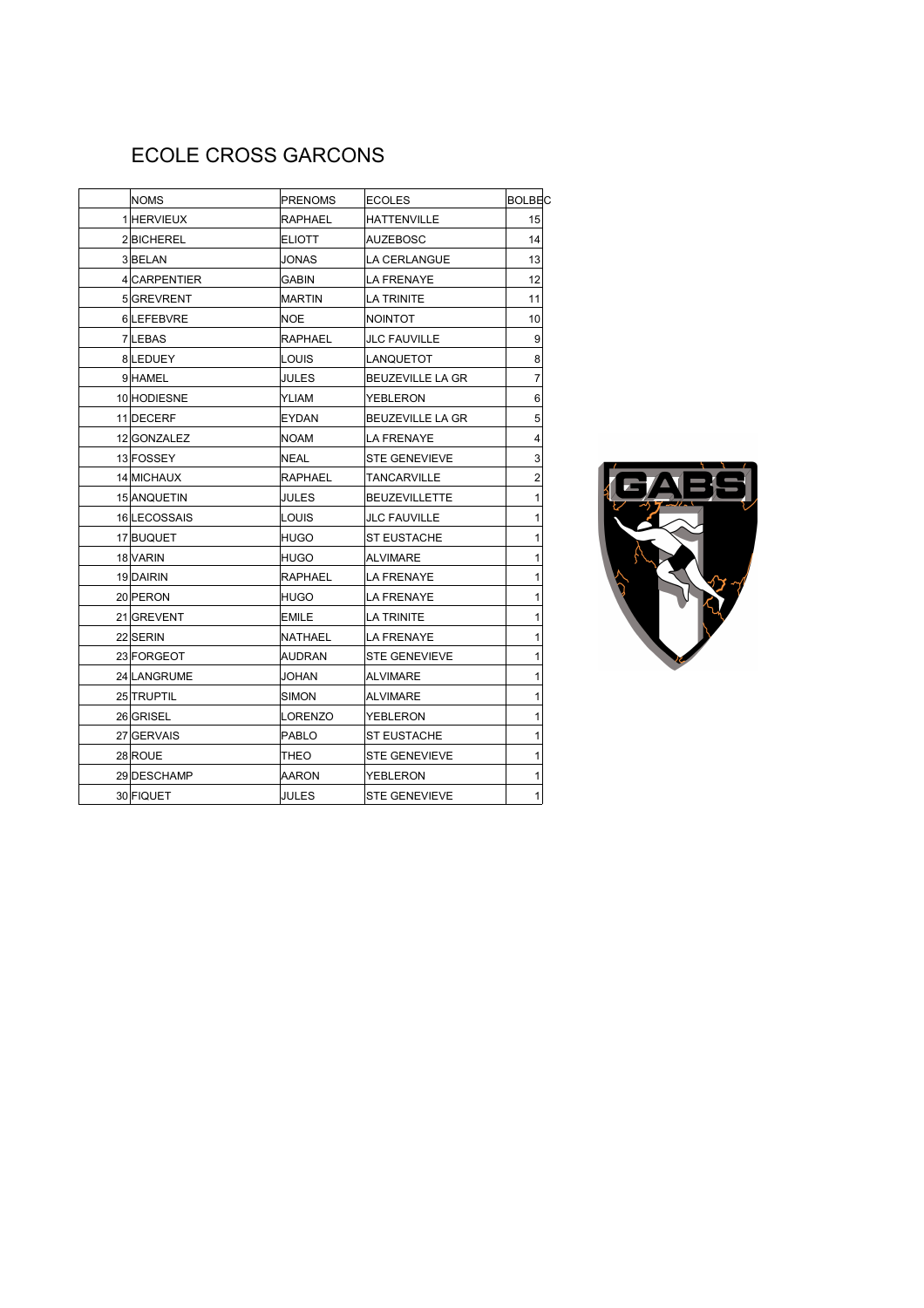## ECOLE CROSS FILLES

|  | <b>NOMS</b>                 | <b>PRENOMS</b>  | <b>ECOLES</b>        | <b>BOLBEC</b> |
|--|-----------------------------|-----------------|----------------------|---------------|
|  | 1 HARPALICE VARIN           | <b>LISON</b>    | <b>LA TRINITE</b>    | 15            |
|  | 2DUVAL                      | <b>MARYLINE</b> | <b>LA FRENAYE</b>    | 14            |
|  | 3 SOUDE                     | LEONIE          | <b>LA FRENAYE</b>    | 13            |
|  | 4 TIENNOT                   | <b>ALICE</b>    | <b>STE GENEVIEVE</b> | 12            |
|  | 5 GENETAY                   | <b>NOELIE</b>   | <b>LA FRENAYE</b>    | 11            |
|  | 6 MOUTON                    | <b>LEA</b>      | <b>STE GENEVIEVE</b> | 10            |
|  | 7 CHABERT                   | THAIS           | <b>ALVIMARE</b>      | 9             |
|  | 8DELEQUE                    | LENA            | <b>ALVIMARE</b>      | 8             |
|  | 9ODILLE                     | <b>MAYLIS</b>   | <b>BOLLEVILLE</b>    | 7             |
|  | 10 CHAMBRELAN               | <b>ELOISE</b>   | <b>STE GENEVIEVE</b> | 6             |
|  | 11BEGIN                     | <b>ROSE</b>     | <b>BERNIERES</b>     | 5             |
|  | 12 THUILLIER                | <b>CAMILLE</b>  | <b>ALVIMARE</b>      | 4             |
|  | 13 BARON                    | <b>NORA</b>     | <b>YEBLERON</b>      | 3             |
|  | 14 VERDREL                  | <b>OLYMPE</b>   | <b>YEBLERON</b>      | 2             |
|  | 15 PATRY                    | LALY            | <b>JLC FAUVILLE</b>  | 1             |
|  | 16 SAUSSAYE                 | <b>MARGOT</b>   | <b>AUZEBOSC</b>      | 1             |
|  | 17 ROUADE                   | JADE            | <b>STE GENEVIEVE</b> | 1             |
|  | <b>18 LEROUX MAUCONDUIT</b> | <b>MANON</b>    | <b>STE GENEVIEVE</b> | 1             |
|  | 19 LANGRUME                 | LUCIE           | <b>STE GENEVIEVE</b> | 1             |
|  | 20 DOBROVA                  | <b>SHERIFA</b>  | <b>JLC FAUVILLE</b>  | 1             |
|  | 21 LECOSSAIS                | <b>LEONORE</b>  | <b>JLC FAUVILLE</b>  | 1             |
|  | 22 BLANQUET HAUGUEL         | <b>MANON</b>    | <b>YEBLERON</b>      | 1             |
|  | 23 LEMONNIER LAPERDRIX      | <b>CLELIA</b>   | <b>YEBLERON</b>      | 1             |
|  | 24 BOURSIER                 | <b>ZELIE</b>    | <b>ALVIMARE</b>      | 1             |
|  | 25 DUVAL                    | <b>LEONIE</b>   | <b>ALVIMARE</b>      | 1             |
|  | 26 QUESNEL                  | <b>ELSA</b>     | YEBLERON             | 1             |
|  |                             |                 |                      |               |

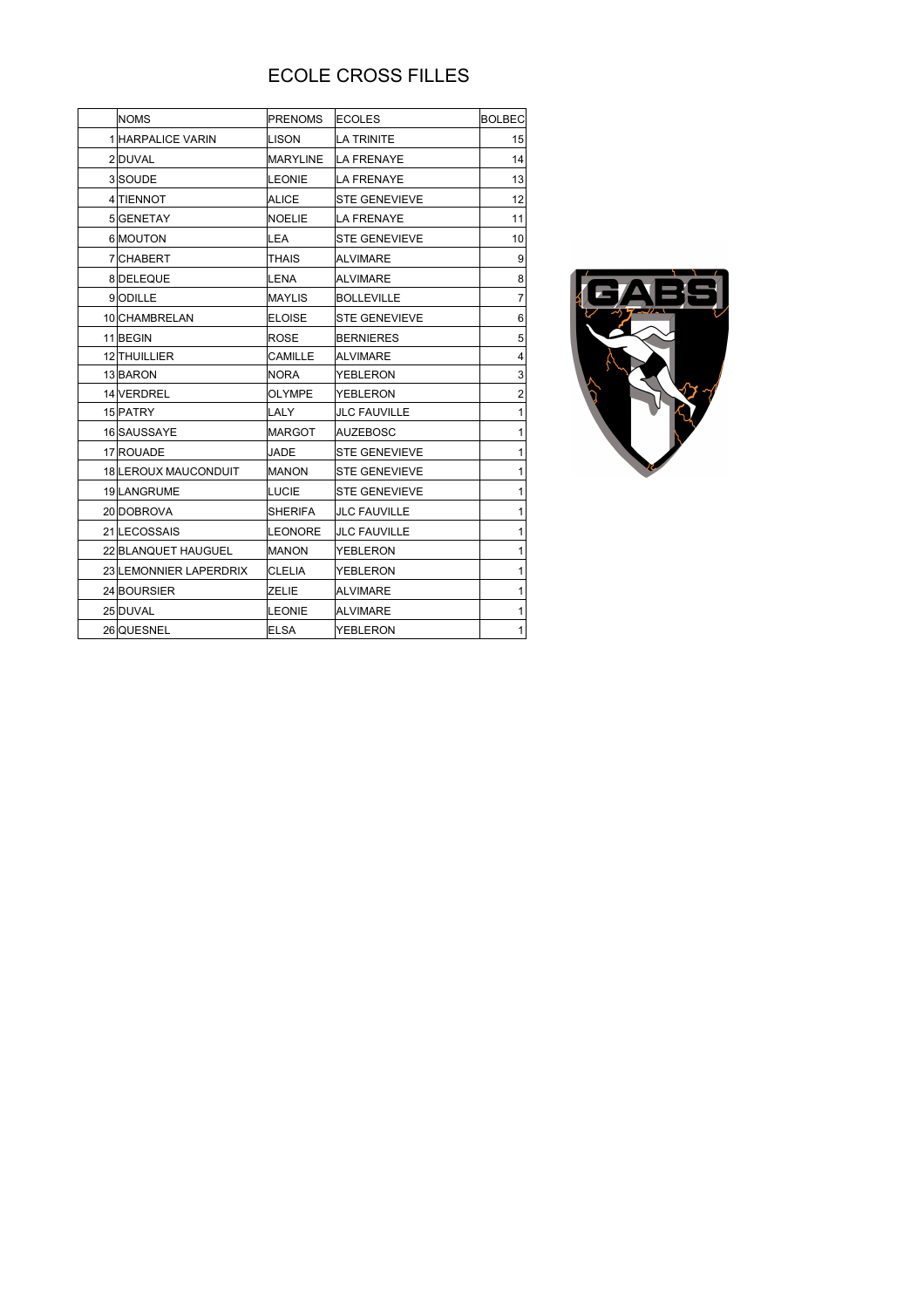### POUSSINES

| <b>NOMS</b> | <b>PRENOMS</b>  | <b>ECOLES</b>              |    |
|-------------|-----------------|----------------------------|----|
| $1$ LOUE    | <b>ENOLA</b>    | <b>BREAUTE</b>             | 15 |
| 2 FRAT      | <b>MILA</b>     | <b>ALVIMARE</b>            | 14 |
| 3BENARD     | <b>MARGAUX</b>  | <b>ST EUSTACHE</b>         | 13 |
| 4 PATIN     | <b>ANNAELLE</b> | <b>LA FRENAYE</b>          | 12 |
| 5 GENETAY   | <b>ALAIS</b>    | <b>LA FRENAYE</b>          | 11 |
| 6 VASSE     | <b>MANON</b>    | <b>ST EUSTACHE</b>         | 10 |
| 7 MALLET    | <b>CLARA</b>    | <b>BEUZEVILLETTE</b>       | 9  |
| 8DUMONT     | LILI            | <b>BEUZEVILLETTE</b>       | 8  |
| 9LARTIGE    | <b>JEANNE</b>   | <b>AUZEBOSC</b>            | 7  |
| 10 THOMIRE  | <b>CAPUCINE</b> | <b>BEUZEVILLETTE</b>       | 6  |
| 11 VARIN    | <b>CLEMENCE</b> | <b>STE GENEVIEVE</b>       | 5  |
| 12 PERES    | <b>ERELL</b>    | <b>BERNIERES</b>           | 4  |
| 13 DUPRE    | <b>APOLLINE</b> | <b>STE GENEVIEVE</b>       | 3  |
| 14 DESCHAMP | LOUANE          | <b>YEBLERON</b>            | 2  |
| 15 TRUPTIL  | <b>CLEMENCE</b> | <b>ALVIMARE</b>            |    |
| 16 GAUDET   | <b>GHAIS</b>    | <b>STE GENEVIEVE</b>       |    |
| 17 FAURRE   | <b>ROMANE</b>   | <b>BERNIERES</b>           |    |
| 18 DELETTRE | <b>ADELE</b>    | <b>BEUZEVILLE LA GR</b>    |    |
| 19BERSOULT  | <b>MAREVA</b>   | <b>GLATIGNY LILLEBONNE</b> |    |
| 20 MONTIER  | <b>ELYNA</b>    | YEBLERON                   |    |
| 21 THOMAS   | <b>LOUISE</b>   | <b>STE GENEVIEVE</b>       |    |
| 22 GRIEU    | <b>JADE</b>     | <b>STE GENEVIEVE</b>       | 1  |

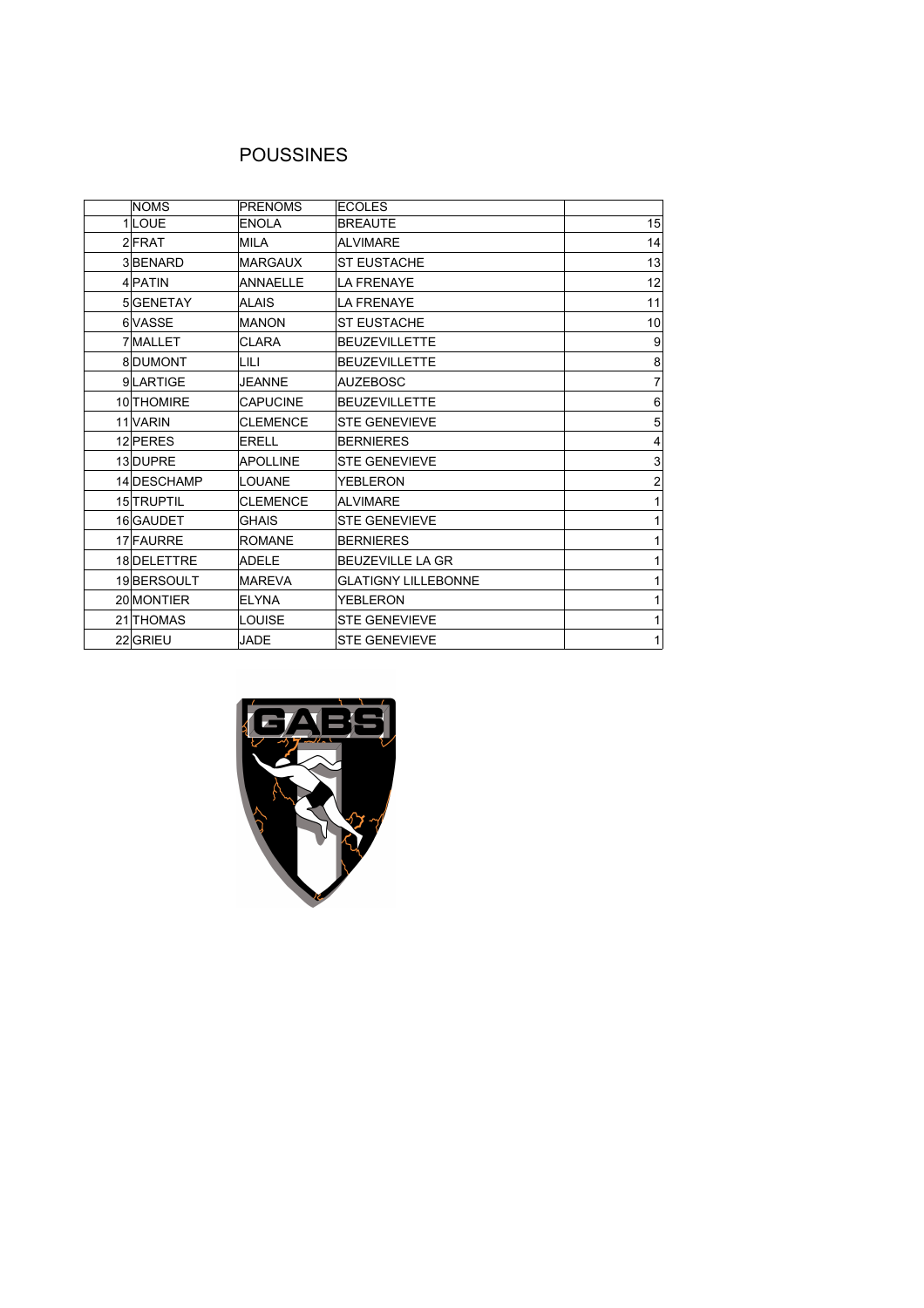### POUSSINS

| <b>NOMS</b>       | <b>PRENOMS</b>          | <b>ECOLE</b>               | <b>BOLBEC</b>   |
|-------------------|-------------------------|----------------------------|-----------------|
| 1GUEVILLE         | <b>AMAURY</b>           | ST VINCENT DE CRAM         | 16              |
| 2 PETIT           | <b>EUGENE</b>           | <b>STE MARGUERITE</b>      | 15              |
| 3BUZZI            | <b>LUIS</b>             | <b>STE GENEVIEVE</b>       | 14              |
| 4 BUNIAS BAILLEUL | <b>VICTOR</b>           | <b>STE GENEVIEVE</b>       | 13              |
| 5 CAUCHARD        | <b>JORIS</b>            | <b>J FERRY BOLBEC</b>      | 12              |
| 6 THIENNOT        | ARTHUR                  | <b>STE GENEVIEVE</b>       | 11              |
| 7 HEUDEBOURG      | <b>IDRISS</b>           | <b>LA TRINITE</b>          | 10              |
| 8 HEUTTE          | <b>HUGO</b>             | <b>YEBLERON</b>            | $\overline{9}$  |
| 9DELALANDRE       | <b>HUGO</b>             | <b>BEUZEVILLE LA GR</b>    | 8               |
| 10 MALLEVILLE     | <b>NOE</b>              | <b>ALVIMARE</b>            | $\overline{7}$  |
| 11 BOUISSONNIE    | <b>NATHEO</b>           | <b>STE GENEVIEVE</b>       | $6 \overline{}$ |
| 12 SERIN          | $\overline{\text{NOE}}$ | <b>LA FRENAYE</b>          | $\overline{5}$  |
| 13 LEBAS          | <b>GABRIEL</b>          | <b>JLC FAUVILLE</b>        | $\overline{4}$  |
| 14 HOMMET         | <b>CHARLY</b>           | <b>STE GENEVIEVE</b>       | $\mathbf{3}$    |
| 15 EL KADIMIRI    | <b>ANOUAR</b>           | <b>GLATIGNY LILLEBONNE</b> | $\overline{2}$  |
| 16BONNET          | <b>GAETAN</b>           | <b>STE GENEVIEVE</b>       | $\mathbf{1}$    |
| 17 MOREAU         | <b>NOAH</b>             | BEUZEVILLE LA GR           | $\mathbf{1}$    |
| 18 SAUSSAY        | <b>TIAGO</b>            | <b>CAUDEBEC</b>            | $\mathbf{1}$    |
| 19EL KADIMIRI     | <b>MEHDI</b>            |                            | $\mathbf{1}$    |
| 20GRINDEL         | <b>LEO</b>              | <b>JLC FAUVILLE</b>        | $\mathbf{1}$    |
| 21 HEBERT         | <b>MARCEAU</b>          | <b>BERNIERES</b>           | $\mathbf{1}$    |
| 22 VARIN          | <b>SIMON</b>            | YEBLERON                   | $\mathbf{1}$    |
| 23 PORS           | <b>LEO</b>              | YEBLERON                   | $\mathbf{1}$    |
| 24 SOYER LELIEVRE | NOE                     | YEBLERON                   | $\mathbf{1}$    |
| 25 FAUVEL         | <b>EVANN</b>            | C CHAPELLE BOLBEC          | $\mathbf{1}$    |
| 26 ROUGE          | <b>GABRIEL</b>          | <b>GLATIGNY LILLEBONNE</b> | $\mathbf{1}$    |
| 27 BADMINGTON     | AURELIEN                | <b>ST EUSTACHE</b>         | $\mathbf{1}$    |
| 28 HAMEL          | <b>GABIN</b>            | <b>BEUZEVILLE LA GR</b>    | $\mathbf{1}$    |
| 29 HENGBART       | PAUL                    | <b>STE GENEVIEVE</b>       | $\mathbf{1}$    |
| 30 COULON         | <b>CORENTIN</b>         | <b>STE GENEVIEVE</b>       | $\mathbf{1}$    |
| 31 LECOQ          | ANDREAS                 | <b>STE GENEVIEVE</b>       | 1               |
| 32 BOUDET         | ZACHARIE                | <b>STE GENEVIEVE</b>       | 1               |
| 33 MURYGRANDIN    | KILLIAN                 | <b>GLATIGNY LILLEBONNE</b> | 1               |
| 34 BOURBIGOU      | <b>MAYENCE</b>          | ROUVILLE                   | 1               |

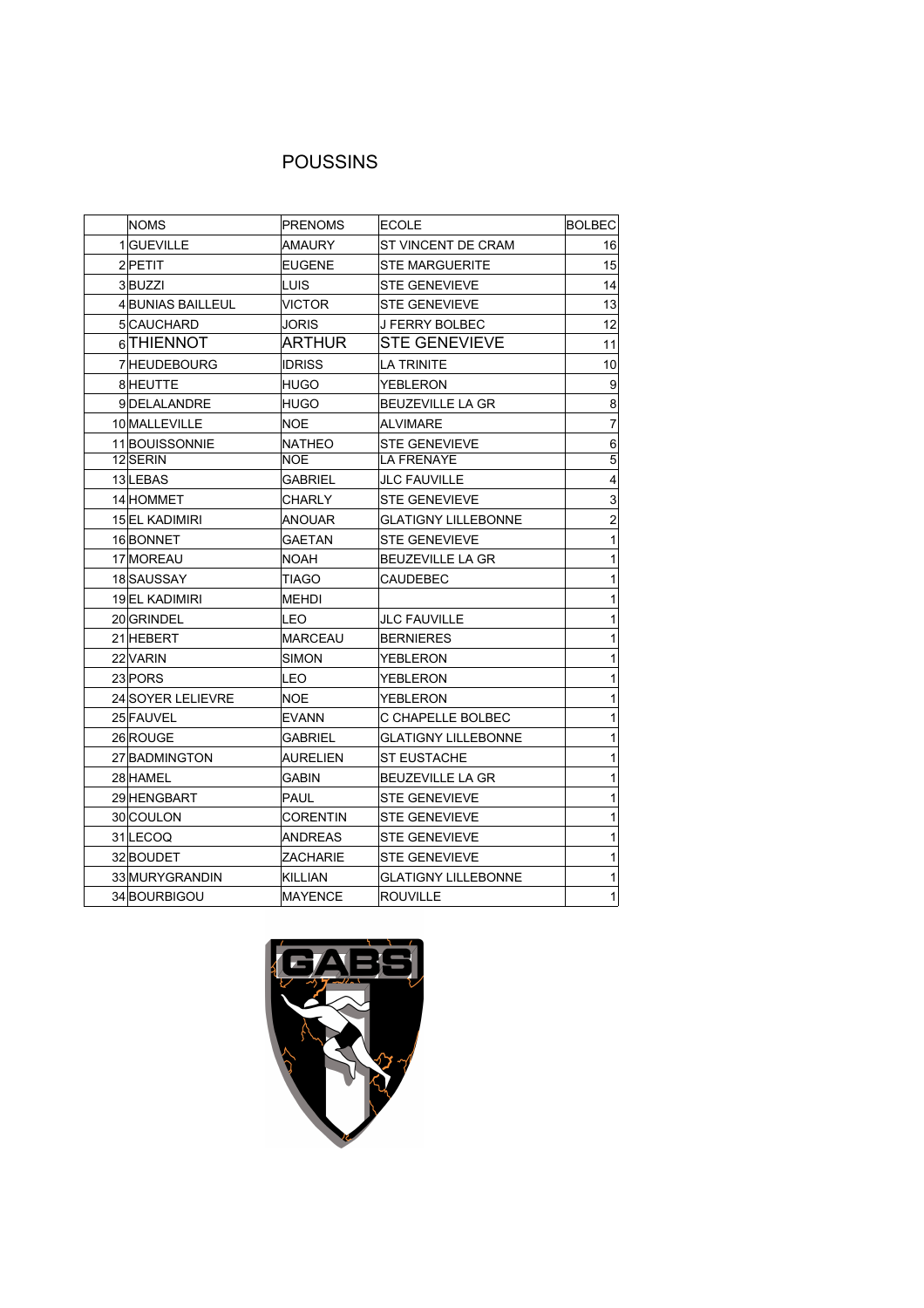#### **BENJAMINES**

| <b>NOMS</b>       | <b>PRENOMS</b> | <b>ECOLE/COMMUNE</b>  | <b>BOLBEC</b> |
|-------------------|----------------|-----------------------|---------------|
| 1 PARIS           | LISA           | <b>STE GENEVIEVE</b>  | 10            |
| 2DESMARESCAUX     | <b>EMMA</b>    | <b>LA TRINITE</b>     | 9             |
| 3TROLONG          | <b>ANAIS</b>   | <b>LA TRINITE</b>     | 8             |
| 4 CAUCHARD        | <b>IMAELYS</b> | <b>J FERRY BOLBEC</b> |               |
| 5LEMERCIER        | <b>EUGENIE</b> | <b>ALVIMARE</b>       | 6             |
| 6 VALLEE          | <b>FLAVIE</b>  | <b>LA TRINITE</b>     | 5             |
| 7 BUNIAS BAILLEUL | JULIA          | <b>ISTE GENEVIEVE</b> | 4             |